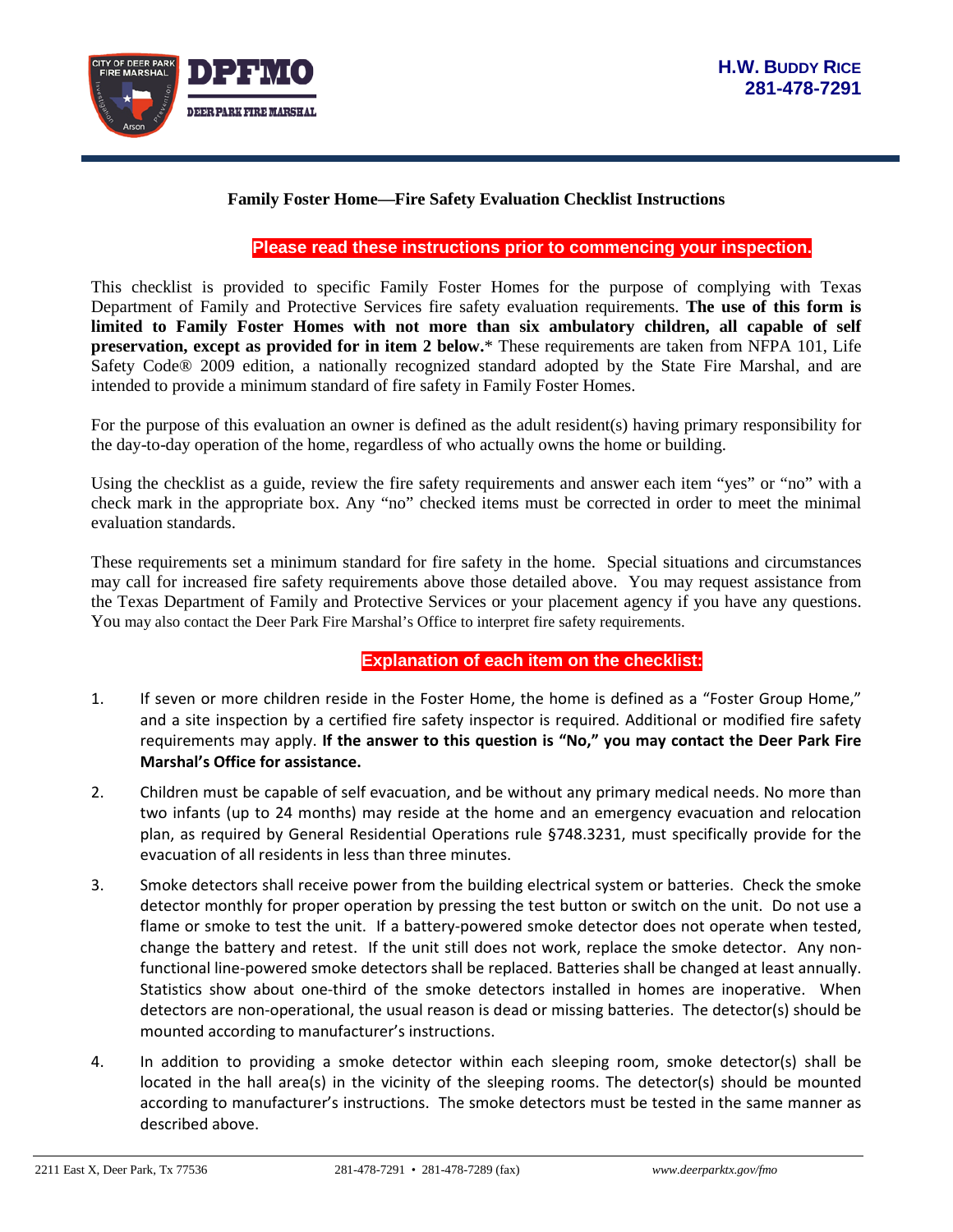- 5. In multi-story homes, the smoke detector that covers the upper floor(s), in addition to those required in sleeping rooms, should usually be located at the top of the stairs. The detector(s) should be mounted according to manufacturer's instructions. The smoke detectors must be tested in the same manner as described above.
- 6. Every sleeping room and every living and dining area shall be provided with access to a secondary means of escape to the outside of the home in addition to the front or back doors. The purpose of the secondary means of escape is to provide an occupant with an alternate escape route when fire or other emergency blocks the primary exit from the Foster Home. Three types of secondary means of escape that are permitted:
	- a. A door that opens to the outside, OR
	- b. The use of an readily operable window in the sleeping rooms and living areas of the home that provides an opening of not less than 5.7 sq. ft. in area, minimum of 20 inches wide and 24 inches high, and the bottom of the opening no higher than 44 inches above the floor, located within 20 ft. of grade accessible to fire department apparatus, OR
	- c. Every sleeping room and living area without a secondary means of escape (as described in A or B above), has a passage, other than the hallway, to another room that has a means of escape as described in A or B above. The passage must not have any doors that can be locked. An example would be two bedrooms or living areas directly connected with a passage or door. A shared bathroom connecting two living area or sleeping rooms usually will not be acceptable because one or both of the doors could be locked, preventing passage from one room to the other.

#### **Note: There are two exceptions to the requirement for secondary means of escape from each bedroom or living area: (1) if the bedroom or living area has a door opening directly to the outside of the building, or (2) where the Foster Home is protected throughout by an approved automatic fire sprinkler system.**

- 7. No Foster Home may have any interior door used in a path of escape that can be locked.
- 8. Primary exit doors and secondary means of escape, such as windows, and security bars that require a key, opening tool or special knowledge (security code, combination) are prohibited. Several multipledeath fires have occurred when a door lock could not be released because the key could not be found. The prohibition on these types of locks applies only to those doors or windows that are part of the required primary and secondary exits.
- 9. The requirement for a child being able to open a closet door from the inside is to ensure that the child cannot accidentally become locked inside.
- 10. Children will often lock themselves in the bathroom. Provisions for unlocking the doors from the outside will facilitate rescue by other occupants or by fire department personnel.
- 11. An attic room, for example, accessible only by a trap door or folding ladder, would not have an approved primary means of escape. A standard set of stairs to access the room would be required. Spiral staircases are also inadequate.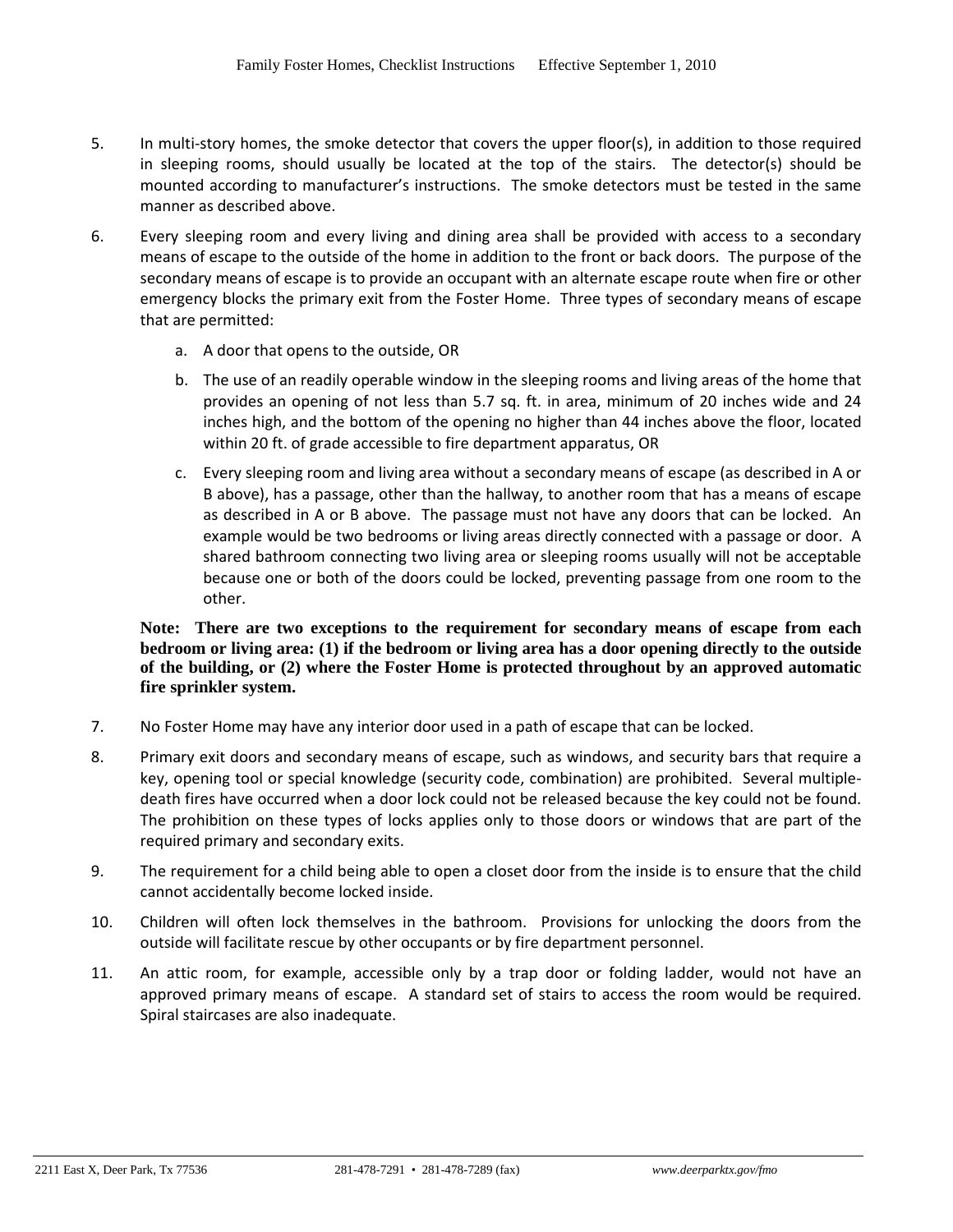- 12. Un-vented heaters that bear the mark or label of an approved testing firm and are installed in accordance with the manufacturer's instructions and applicable safety codes are acceptable. Some older un-vented heaters are not equipped with vents to the outside of the home. These heaters depend on regular maintenance, proper adjustment, and an adequate air supply for proper combustion. Un-vented heaters can release lethal carbon monoxide into the home, deplete the oxygen levels in the home to dangerous limits, or provide an ignition source for a fire.
- 13. It is important to provide safeguards to protect children from the hot surfaces of heating equipment. Children do not always understand the dangers of hot surfaces. Screens (barriers) that prevent children from accessing heating equipment must be of closely spaced wire or expanded metal and must be securely attached to parts of the building to prevent movement.
- 14. All gas appliances must be equipped with metal tubing and connectors, no rubber hoses.
- 15. All gas-fired heaters, including any central heating unit, should be inspected annually by a qualified person to ensure the unit is in proper working order to prevent carbon monoxide poisoning.
- 16. There should be no storage of any item that could burn (boxes, paper, clothing, wood scraps, blankets/pillows) near stoves, heaters, fireplaces, or other sources of flame or heat, including the gas water heater closets or other gas fired appliances.
- 17. All matches and or lighters must be out of the reach of children. Children playing with matches and/or cigarette lighters cause many deaths and millions of dollars in damage each year.
- 18. Flammable liquids should be stored in safety cans with the lid shut to prevent vapors from escaping.
- 19. There should be a five-pound portable fire extinguisher mounted on a wall in the area of the kitchen to extinguish small fires that may develop in or on the stove.
- 20. Home fire escape plans are essential to enable all residents to know what to do when the smoke alarm sounds or other signs of fire are present. Home fire escape plans must rehearsed by all occupants each month to remain effective. The plan should enable all family members to escape using primary or secondary exits. A safe location outside the home should be selected for a gathering point, well away from the dangers of the fire or responding emergency vehicles.
- 21. Extension cords are to be used on a temporary basis only. When the cords remain plugged in, they become part of the building wiring system. No frayed or spliced appliance cords are permitted because of the danger of a short circuit. All unused openings in the electrical circuit breaker box must be covered to prevent any material from coming in contact with live electrical wires.